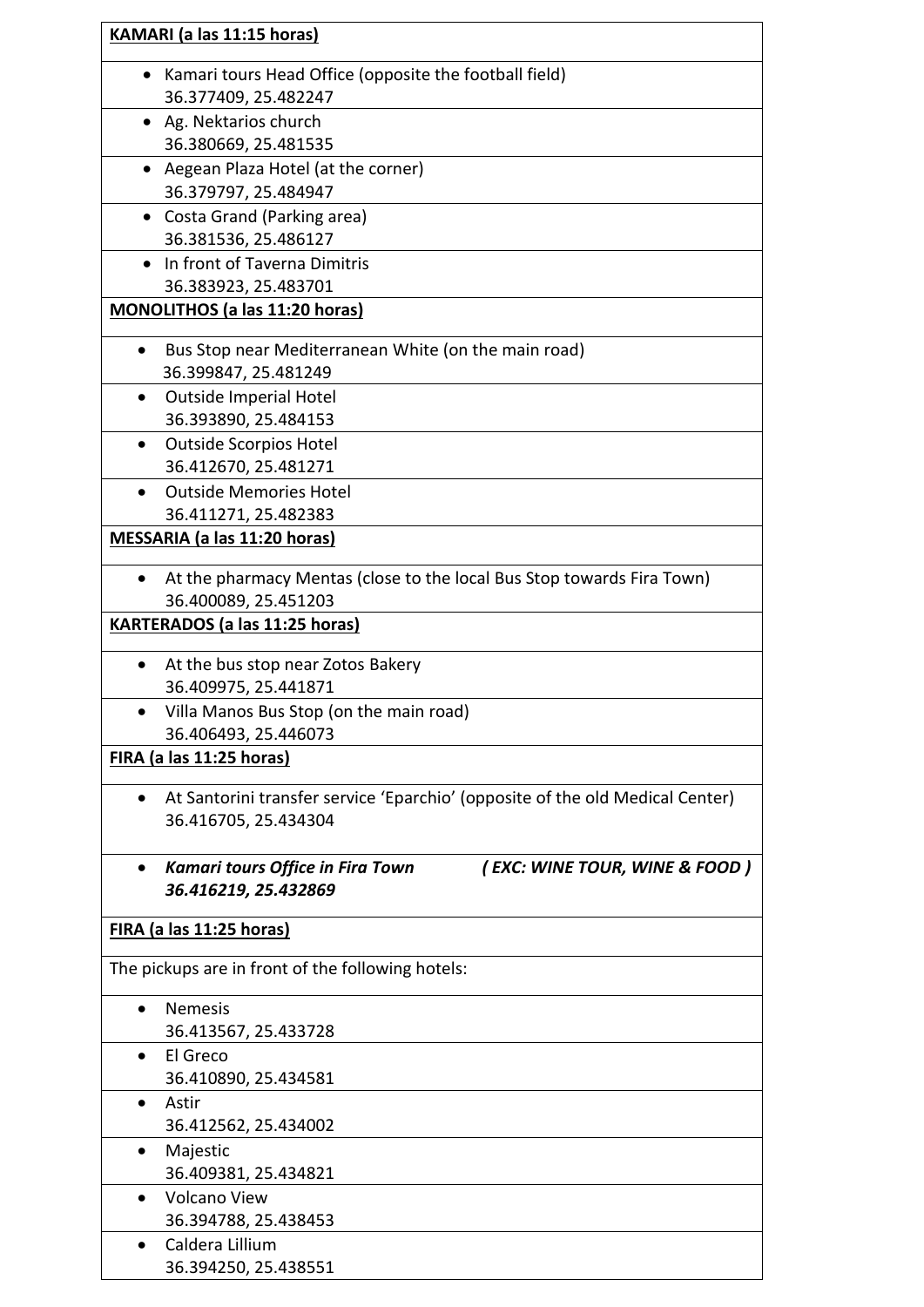|                                    | <b>Petit Palace</b>                                                     |  |
|------------------------------------|-------------------------------------------------------------------------|--|
|                                    | 36.392269, 25.438984                                                    |  |
|                                    | PYRGOS (a las 11:35 horas)                                              |  |
|                                    | Outside Orizontes hotel                                                 |  |
|                                    | 36.384249, 25.442139                                                    |  |
| $\bullet$                          | Outside Pharmacy (Karapanou & SIA)                                      |  |
|                                    | 36.383894, 25.445828                                                    |  |
| ٠                                  | Outside Hotel Zorbas (next to Kritikos)                                 |  |
|                                    | 36.384390, 25.437231                                                    |  |
|                                    | <b>MEGALOCHORI (a las 11:30 horas)</b>                                  |  |
|                                    |                                                                         |  |
| ٠                                  | At the bus stop Megalochori (on the main road - basketball field)       |  |
|                                    | 36.373144, 25.427580                                                    |  |
| $\bullet$                          | At 'The Family' bakery (Koskotas)                                       |  |
|                                    | 36.378892, 25.431902                                                    |  |
| $\bullet$                          | <b>Outside Star Hotel</b>                                               |  |
|                                    | 36.375633, 25.427761                                                    |  |
|                                    | Parking next to the port entrance                                       |  |
|                                    | 36.382701, 25.433897                                                    |  |
| VLIHADA (a las 11:20 horas)        |                                                                         |  |
|                                    | <b>Outside Tomato Museum</b>                                            |  |
|                                    | 36.338522, 25.432863                                                    |  |
|                                    | Outside Taverna Meroula                                                 |  |
|                                    | 36.337906, 25.436829                                                    |  |
|                                    | PERISSA (a las 11:15 horas)                                             |  |
| ٠                                  | <b>Outside Stavros church (Holy Cross)</b>                              |  |
|                                    | 36.356503, 25.474491                                                    |  |
|                                    | Outside Romani tourist office                                           |  |
|                                    | 36.356099, 25.474235                                                    |  |
| $\bullet$                          | Outside Santo Sun travel agency                                         |  |
|                                    | 36.354600, 25.471969                                                    |  |
| $\bullet$                          | Outside Big Coop Supermarket                                            |  |
|                                    | 36.353148, 25.464633                                                    |  |
| $\bullet$                          | Outside Meltemi Village Hotel                                           |  |
|                                    | 36.353950, 25.468512                                                    |  |
|                                    | PERIVOLOS (a las 11:20 horas)                                           |  |
|                                    | Outside the Santo Miramare Hotel (at the local bus stop)                |  |
|                                    | 36.342088, 25.455653                                                    |  |
| $\bullet$                          | At the cross road of Perivolos (opposite of Accordo/Easy Travel office) |  |
|                                    | 36.351958, 25.458659                                                    |  |
| $\bullet$                          | At the Euromarket (Pigadi)                                              |  |
|                                    | 36.346908, 25.460006                                                    |  |
| $\bullet$                          | Outside 9 Muses Hotel                                                   |  |
|                                    | 36.350465, 25.464122                                                    |  |
| $\bullet$                          | Outside Thera Mare Hotel (on the main road)                             |  |
|                                    | 36.352183, 25.460064                                                    |  |
|                                    | Outside Bella Santorini Hotel (on the main road)                        |  |
|                                    | 36.343435, 25.452358                                                    |  |
| <b>EMPORIO (a las 11:20 horas)</b> |                                                                         |  |
|                                    |                                                                         |  |
|                                    | In front of Sklavenitis Super Market                                    |  |